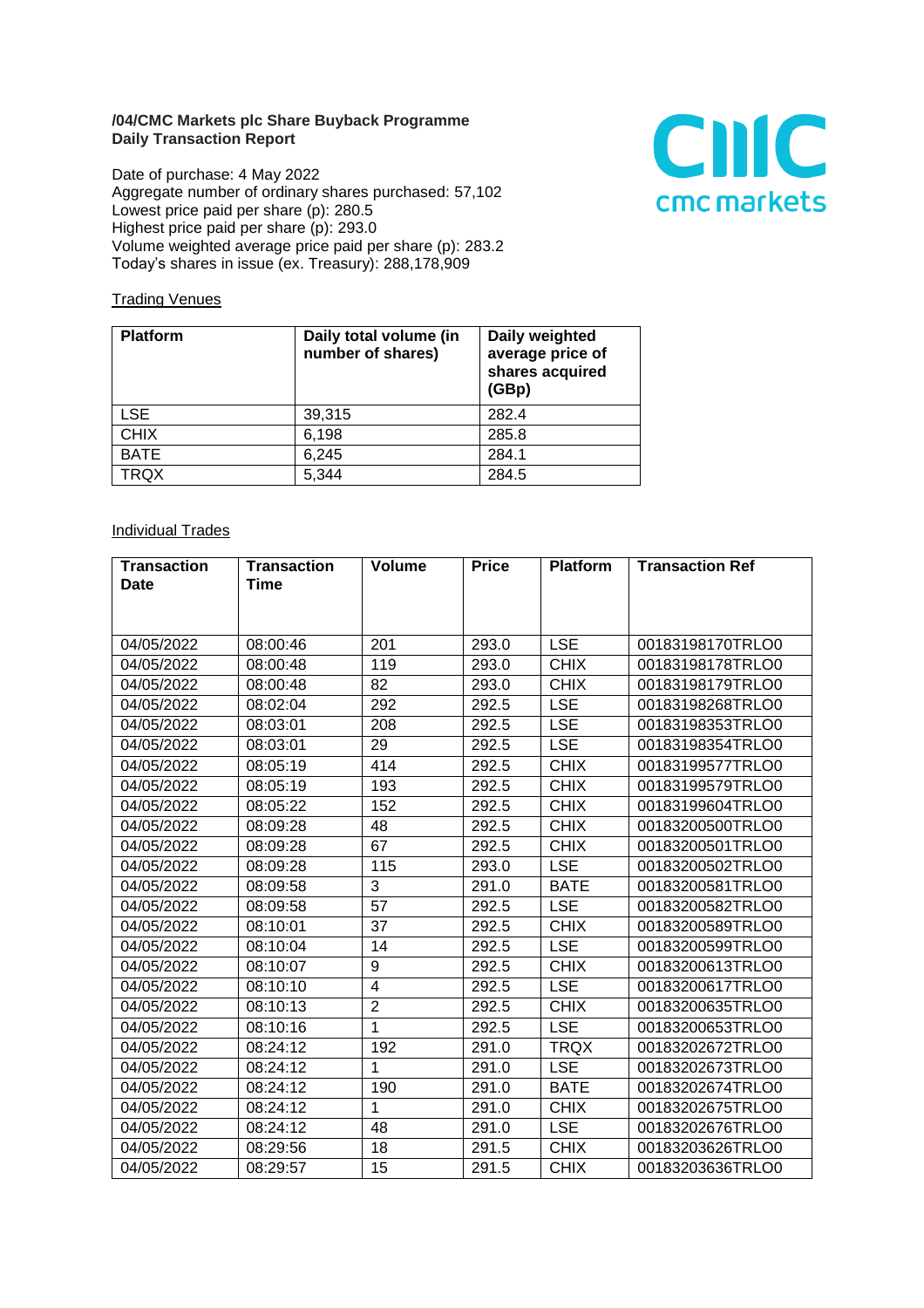| 04/05/2022 | 08:29:59 | 165            | 292.0 | <b>LSE</b>  | 00183203639TRLO0 |
|------------|----------|----------------|-------|-------------|------------------|
| 04/05/2022 | 08:29:59 | 17             | 292.0 | <b>LSE</b>  | 00183203640TRLO0 |
| 04/05/2022 | 08:33:02 | 22             | 291.0 | <b>TRQX</b> | 00183204097TRLO0 |
| 04/05/2022 | 08:33:02 | 45             | 291.0 | <b>LSE</b>  | 00183204098TRLO0 |
| 04/05/2022 | 08:33:02 | 23             | 291.0 | <b>BATE</b> | 00183204099TRLO0 |
| 04/05/2022 | 08:33:02 | 22             | 291.0 | <b>CHIX</b> | 00183204100TRLO0 |
| 04/05/2022 | 08:33:02 | 6              | 291.0 | <b>LSE</b>  | 00183204101TRLO0 |
| 04/05/2022 | 08:33:40 | 64             | 291.0 | <b>LSE</b>  | 00183204215TRLO0 |
| 04/05/2022 | 08:33:43 | 14             | 291.0 | <b>LSE</b>  | 00183204221TRLO0 |
| 04/05/2022 | 08:33:46 | 16             | 291.0 | <b>LSE</b>  | 00183204228TRLO0 |
| 04/05/2022 | 08:33:49 | 41             | 291.0 | <b>LSE</b>  | 00183204234TRLO0 |
| 04/05/2022 | 08:33:52 | 4              | 291.0 | <b>LSE</b>  | 00183204238TRLO0 |
| 04/05/2022 | 08:33:55 | 10             | 291.0 | <b>LSE</b>  | 00183204251TRLO0 |
| 04/05/2022 | 08:33:55 | 65             | 292.0 | <b>BATE</b> | 00183204252TRLO0 |
| 04/05/2022 | 08:34:38 | 64             | 290.0 | <b>TRQX</b> | 00183204350TRLO0 |
| 04/05/2022 | 08:34:38 | $\mathbf{1}$   | 290.0 | <b>LSE</b>  | 00183204351TRLO0 |
| 04/05/2022 | 08:34:38 | 19             | 290.0 | <b>BATE</b> | 00183204352TRLO0 |
| 04/05/2022 | 08:34:38 | 64             | 290.0 | <b>CHIX</b> | 00183204353TRLO0 |
| 04/05/2022 | 08:34:38 | 16             | 290.0 | <b>BATE</b> | 00183204354TRLO0 |
| 04/05/2022 | 08:35:16 | 26             | 289.5 | <b>LSE</b>  | 00183204422TRLO0 |
| 04/05/2022 | 08:35:16 | 26             | 289.5 | <b>TRQX</b> | 00183204423TRLO0 |
| 04/05/2022 | 08:35:16 | 27             | 289.5 | <b>BATE</b> | 00183204424TRLO0 |
| 04/05/2022 | 08:35:16 | 27             | 289.5 | <b>CHIX</b> | 00183204425TRLO0 |
| 04/05/2022 | 08:35:16 | 97             | 289.5 | <b>BATE</b> | 00183204426TRLO0 |
| 04/05/2022 | 08:35:16 | 44             | 289.5 | <b>BATE</b> | 00183204427TRLO0 |
| 04/05/2022 | 08:36:28 | 24             | 289.0 | <b>LSE</b>  | 00183204574TRLO0 |
| 04/05/2022 | 08:36:28 | 24             | 289.0 | <b>TRQX</b> | 00183204575TRLO0 |
| 04/05/2022 | 08:36:28 | 25             | 289.0 | <b>CHIX</b> | 00183204576TRLO0 |
| 04/05/2022 | 08:36:28 | 25             | 289.0 | <b>BATE</b> | 00183204573TRLO0 |
| 04/05/2022 | 08:36:28 | 8              | 289.0 | <b>BATE</b> | 00183204577TRLO0 |
| 04/05/2022 | 08:36:30 | $\overline{7}$ | 290.0 | <b>CHIX</b> | 00183204580TRLO0 |
| 04/05/2022 | 08:36:32 | 6              | 289.0 | <b>LSE</b>  | 00183204581TRLO0 |
| 04/05/2022 | 08:36:34 | $\overline{2}$ | 289.0 | <b>LSE</b>  | 00183204584TRLO0 |
| 04/05/2022 | 09:02:03 | 106            | 287.5 | <b>LSE</b>  | 00183207916TRLO0 |
| 04/05/2022 | 09:02:03 | 106            | 287.5 | <b>TRQX</b> | 00183207917TRLO0 |
| 04/05/2022 | 09:02:03 | 107            | 287.5 | <b>BATE</b> | 00183207918TRLO0 |
| 04/05/2022 | 09:02:03 | 107            | 287.5 | <b>CHIX</b> | 00183207919TRLO0 |
| 04/05/2022 | 09:02:03 | 119            | 287.5 | <b>LSE</b>  | 00183207920TRLO0 |
| 04/05/2022 | 09:20:16 | 58             | 287.0 | <b>TRQX</b> | 00183211349TRLO0 |
| 04/05/2022 | 09:20:16 | 58             | 287.0 | <b>LSE</b>  | 00183211350TRLO0 |
| 04/05/2022 | 09:20:16 | 59             | 287.0 | <b>BATE</b> | 00183211351TRLO0 |
| 04/05/2022 | 09:20:16 | 59             | 287.0 | <b>CHIX</b> | 00183211352TRLO0 |
| 04/05/2022 | 09:20:16 | 60             | 287.0 | <b>LSE</b>  | 00183211353TRLO0 |
| 04/05/2022 | 09:27:26 | 63             | 286.0 | <b>LSE</b>  | 00183212586TRLO0 |
| 04/05/2022 | 09:27:26 | 62             | 286.0 | <b>TRQX</b> | 00183212587TRLO0 |
| 04/05/2022 | 09:27:26 | 63             | 286.0 | <b>BATE</b> | 00183212588TRLO0 |
| 04/05/2022 | 09:27:26 | 63             | 286.0 | <b>CHIX</b> | 00183212589TRLO0 |
| 04/05/2022 | 09:27:26 | 134            | 286.0 | <b>LSE</b>  | 00183212590TRLO0 |
| 04/05/2022 | 09:41:17 | 21             | 285.5 | <b>LSE</b>  | 00183215109TRLO0 |
| 04/05/2022 | 09:41:17 | 20             | 285.5 | <b>TRQX</b> | 00183215110TRLO0 |
| 04/05/2022 | 09:41:17 | 21             | 285.5 | <b>BATE</b> | 00183215111TRLO0 |
| 04/05/2022 | 09:41:17 | 21             | 285.5 | <b>CHIX</b> | 00183215112TRLO0 |
| 04/05/2022 | 09:48:50 | 76             | 285.0 | <b>LSE</b>  | 00183216461TRLO0 |
|            |          |                |       |             |                  |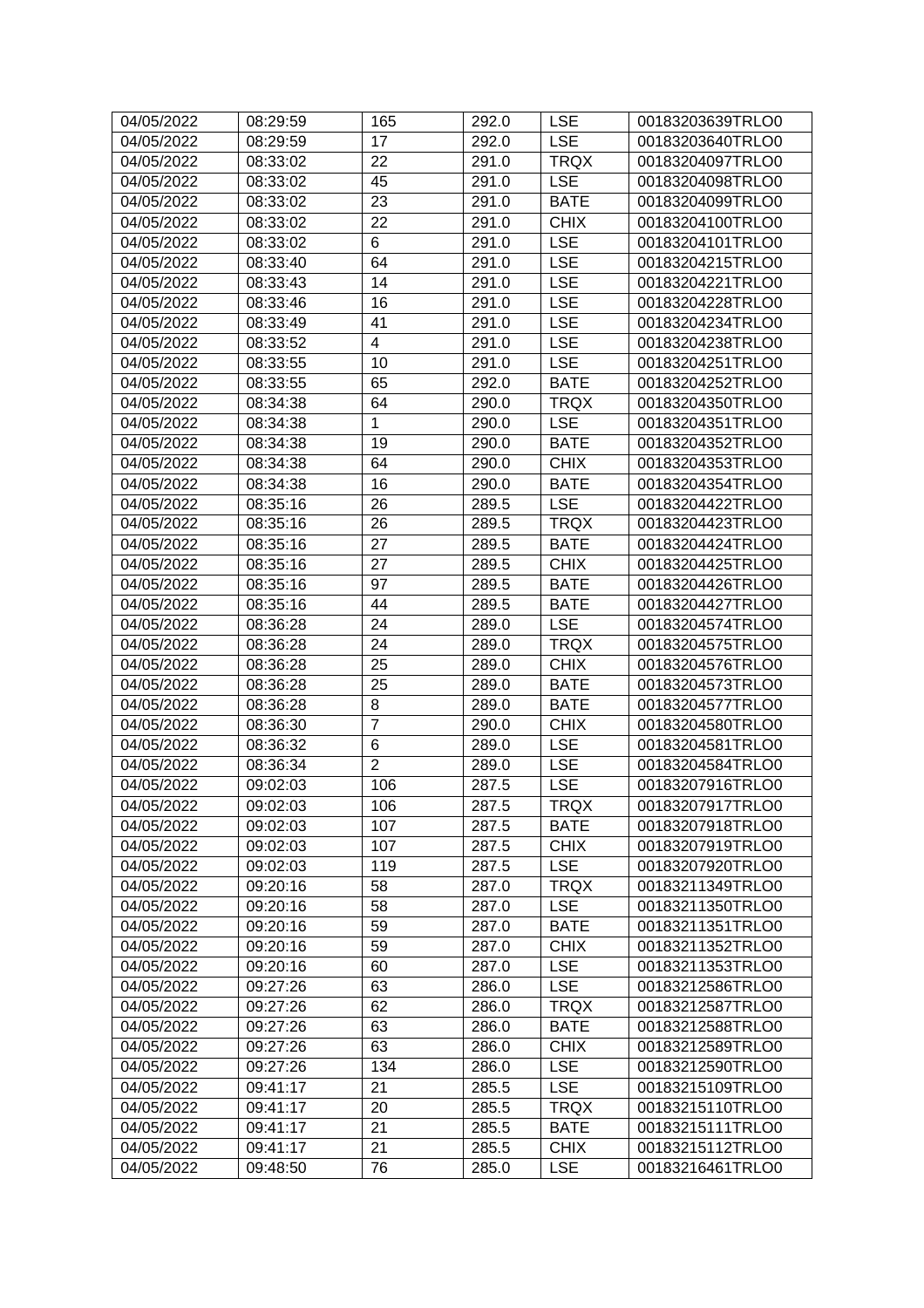| 04/05/2022 | 09:48:50 | 76             | 285.0 | <b>TRQX</b> | 00183216462TRLO0 |
|------------|----------|----------------|-------|-------------|------------------|
| 04/05/2022 | 09:48:50 | 4              | 285.0 | <b>BATE</b> | 00183216463TRLO0 |
| 04/05/2022 | 09:48:50 | 76             | 285.0 | <b>CHIX</b> | 00183216464TRLO0 |
| 04/05/2022 | 09:48:50 | 73             | 285.0 | <b>BATE</b> | 00183216465TRLO0 |
| 04/05/2022 | 09:51:50 | 31             | 284.5 | <b>LSE</b>  | 00183217101TRLO0 |
| 04/05/2022 | 09:51:50 | 17             | 284.5 | <b>TRQX</b> | 00183217102TRLO0 |
| 04/05/2022 | 09:51:50 | 32             | 284.5 | <b>BATE</b> | 00183217103TRLO0 |
| 04/05/2022 | 09:51:50 | 31             | 284.5 | <b>CHIX</b> | 00183217104TRLO0 |
| 04/05/2022 | 09:51:50 | 9              | 284.5 | <b>TRQX</b> | 00183217105TRLO0 |
| 04/05/2022 | 09:55:01 | 13             | 284.0 | <b>LSE</b>  | 00183217798TRLO0 |
| 04/05/2022 | 09:55:01 | 13             | 284.0 | <b>TRQX</b> | 00183217799TRLO0 |
| 04/05/2022 | 09:55:01 | 14             | 284.0 | <b>BATE</b> | 00183217800TRLO0 |
| 04/05/2022 | 09:55:01 | 13             | 284.0 | <b>CHIX</b> | 00183217801TRLO0 |
| 04/05/2022 | 09:58:52 | 13             | 283.5 | <b>LSE</b>  | 00183218466TRLO0 |
| 04/05/2022 | 09:58:52 | 13             | 283.5 | <b>CHIX</b> | 00183218467TRLO0 |
| 04/05/2022 | 09:59:58 | 88             | 284.5 | <b>TRQX</b> | 00183218687TRLO0 |
| 04/05/2022 | 09:59:59 | 104            | 284.5 | <b>CHIX</b> | 00183218693TRLO0 |
| 04/05/2022 | 10:00:01 | 110            | 284.5 | <b>TRQX</b> | 00183218703TRLO0 |
| 04/05/2022 | 10:00:01 | 178            | 284.5 | <b>TRQX</b> | 00183218704TRLO0 |
| 04/05/2022 | 10:00:02 | 88             | 284.5 | <b>CHIX</b> | 00183218714TRLO0 |
| 04/05/2022 | 10:00:04 | 34             | 284.5 | <b>LSE</b>  | 00183218717TRLO0 |
| 04/05/2022 | 10:00:04 | 21             | 284.5 | <b>LSE</b>  | 00183218718TRLO0 |
| 04/05/2022 | 10:00:04 | 33             | 284.5 | <b>LSE</b>  | 00183218719TRLO0 |
| 04/05/2022 | 10:00:05 | 26             | 284.5 | <b>CHIX</b> | 00183218726TRLO0 |
| 04/05/2022 | 10:00:07 | 6              | 284.5 | <b>CHIX</b> | 00183218734TRLO0 |
| 04/05/2022 | 10:00:10 | 22             | 284.5 | <b>LSE</b>  | 00183218737TRLO0 |
| 04/05/2022 | 10:00:13 | 13             | 284.5 | <b>CHIX</b> | 00183218752TRLO0 |
| 04/05/2022 | 10:00:13 | 9              | 284.5 | <b>CHIX</b> | 00183218753TRLO0 |
| 04/05/2022 | 10:00:14 | 5              | 284.5 | <b>LSE</b>  | 00183218754TRLO0 |
| 04/05/2022 | 10:00:16 | 6              | 284.5 | <b>CHIX</b> | 00183218756TRLO0 |
| 04/05/2022 | 10:00:19 | $\overline{2}$ | 284.5 | <b>CHIX</b> | 00183218768TRLO0 |
| 04/05/2022 | 10:02:41 | 88             | 283.5 | <b>BATE</b> | 00183219369TRLO0 |
| 04/05/2022 | 10:02:41 | $\overline{2}$ | 283.5 | <b>CHIX</b> | 00183219371TRLO0 |
| 04/05/2022 | 10:02:41 | 1              | 283.5 | <b>LSE</b>  | 00183219372TRLO0 |
| 04/05/2022 | 10:02:41 | 72             | 283.5 | <b>TRQX</b> | 00183219376TRLO0 |
| 04/05/2022 | 10:02:41 | 5              | 283.5 | <b>LSE</b>  | 00183219380TRLO0 |
| 04/05/2022 | 10:02:41 | 6              | 283.5 | <b>CHIX</b> | 00183219384TRLO0 |
| 04/05/2022 | 10:02:41 | 6              | 283.5 | <b>BATE</b> | 00183219385TRLO0 |
| 04/05/2022 | 10:02:41 | 5              | 283.5 | <b>TRQX</b> | 00183219393TRLO0 |
| 04/05/2022 | 10:07:22 | 22             | 282.5 | <b>TRQX</b> | 00183220376TRLO0 |
| 04/05/2022 | 10:07:22 | 22             | 282.5 | <b>LSE</b>  | 00183220377TRLO0 |
| 04/05/2022 | 10:07:22 | 22             | 282.5 | <b>BATE</b> | 00183220378TRLO0 |
| 04/05/2022 | 10:07:22 | 22             | 282.5 | <b>CHIX</b> | 00183220379TRLO0 |
| 04/05/2022 | 10:07:22 | 64             | 282.5 | <b>TRQX</b> | 00183220380TRLO0 |
| 04/05/2022 | 10:15:42 | 14             | 282.0 | <b>LSE</b>  | 00183222232TRLO0 |
| 04/05/2022 | 10:15:42 | 14             | 282.0 | <b>TRQX</b> | 00183222233TRLO0 |
| 04/05/2022 | 10:15:42 | 15             | 282.0 | <b>BATE</b> | 00183222234TRLO0 |
| 04/05/2022 | 10:15:42 | 15             | 282.0 | <b>CHIX</b> | 00183222235TRLO0 |
| 04/05/2022 | 10:16:23 | 12             | 281.5 | <b>LSE</b>  | 00183222332TRLO0 |
| 04/05/2022 | 10:16:23 | $\mathbf 1$    | 281.5 | <b>BATE</b> | 00183222333TRLO0 |
| 04/05/2022 | 10:21:14 | 16             | 281.0 | <b>LSE</b>  | 00183223330TRLO0 |
| 04/05/2022 | 10:21:14 | 15             | 281.0 | <b>TRQX</b> | 00183223331TRLO0 |
|            |          |                |       |             |                  |
| 04/05/2022 | 10:21:14 | 16             | 281.0 | <b>BATE</b> | 00183223332TRLO0 |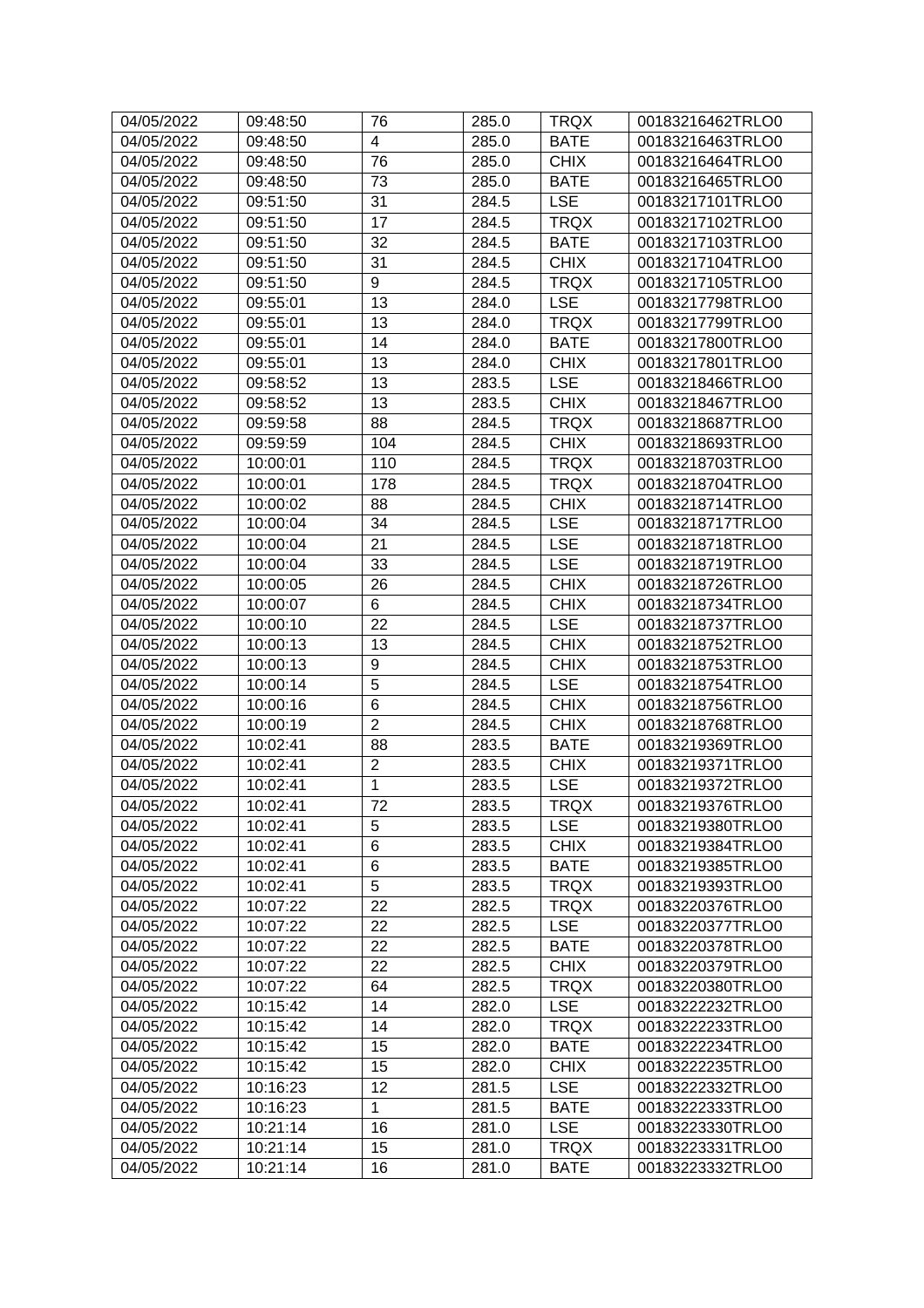| 04/05/2022 | 10:21:14 | 16                      | 281.0 | <b>CHIX</b> | 00183223333TRLO0 |
|------------|----------|-------------------------|-------|-------------|------------------|
| 04/05/2022 | 10:22:21 | 13                      | 282.0 | <b>LSE</b>  | 00183223514TRLO0 |
| 04/05/2022 | 10:22:21 | 282                     | 282.5 | <b>CHIX</b> | 00183223515TRLO0 |
| 04/05/2022 | 10:22:21 | 93                      | 282.5 | <b>CHIX</b> | 00183223516TRLO0 |
| 04/05/2022 | 10:22:22 | 100                     | 282.5 | <b>BATE</b> | 00183223518TRLO0 |
| 04/05/2022 | 10:22:22 | 469                     | 282.5 | <b>BATE</b> | 00183223519TRLO0 |
| 04/05/2022 | 10:29:38 | 13                      | 281.5 | <b>TRQX</b> | 00183224900TRLO0 |
| 04/05/2022 | 10:29:38 | 64                      | 281.5 | <b>LSE</b>  | 00183224901TRLO0 |
| 04/05/2022 | 10:29:38 | 270                     | 281.5 | <b>LSE</b>  | 00183224902TRLO0 |
| 04/05/2022 | 10:29:38 | 13                      | 281.5 | <b>BATE</b> | 00183224903TRLO0 |
| 04/05/2022 | 10:29:38 | 900                     | 281.5 | <b>LSE</b>  | 00183224904TRLO0 |
| 04/05/2022 | 10:29:38 | 13                      | 281.5 | <b>CHIX</b> | 00183224905TRLO0 |
| 04/05/2022 | 10:37:40 | 500                     | 281.0 | <b>TRQX</b> | 00183226275TRLO0 |
| 04/05/2022 | 10:37:40 | 21                      | 281.0 | <b>LSE</b>  | 00183226276TRLO0 |
| 04/05/2022 | 10:37:40 | 22                      | 281.0 | <b>BATE</b> | 00183226277TRLO0 |
| 04/05/2022 | 10:37:40 | 21                      | 281.0 | <b>CHIX</b> | 00183226278TRLO0 |
| 04/05/2022 | 10:44:17 | 39                      | 280.5 | <b>CHIX</b> | 00183227661TRLO0 |
| 04/05/2022 | 10:44:17 | 39                      | 280.5 | <b>BATE</b> | 00183227662TRLO0 |
| 04/05/2022 | 10:44:17 | 38                      | 280.5 | <b>TRQX</b> | 00183227659TRLO0 |
| 04/05/2022 | 10:44:17 | 39                      | 280.5 | <b>LSE</b>  | 00183227660TRLO0 |
| 04/05/2022 | 10:44:17 | 10                      | 280.5 | <b>CHIX</b> | 00183227663TRLO0 |
| 04/05/2022 | 10:49:58 | 17                      | 281.0 | <b>LSE</b>  | 00183228758TRLO0 |
| 04/05/2022 | 10:50:00 | 63                      | 281.0 | <b>LSE</b>  | 00183228778TRLO0 |
| 04/05/2022 | 11:14:09 | 80                      | 281.5 | <b>CHIX</b> | 00183232910TRLO0 |
| 04/05/2022 | 11:14:10 | 500                     | 282.0 | <b>LSE</b>  | 00183232915TRLO0 |
| 04/05/2022 | 11:14:10 | 31                      | 282.0 | <b>LSE</b>  | 00183232916TRLO0 |
| 04/05/2022 | 11:29:58 | 68                      | 282.0 | <b>LSE</b>  | 00183235006TRLO0 |
| 04/05/2022 | 11:30:01 | 68                      | 282.0 | <b>CHIX</b> | 00183235012TRLO0 |
| 04/05/2022 | 11:30:03 | 59                      | 282.0 | <b>LSE</b>  | 00183235027TRLO0 |
| 04/05/2022 | 11:30:04 | 17                      | 282.0 | <b>LSE</b>  | 00183235031TRLO0 |
| 04/05/2022 | 11:30:07 | 17                      | 282.0 | <b>CHIX</b> | 00183235035TRLO0 |
| 04/05/2022 | 11:30:10 | 15                      | 282.0 | <b>LSE</b>  | 00183235041TRLO0 |
| 04/05/2022 | 11:30:13 | 4                       | 282.0 | <b>LSE</b>  | 00183235047TRLO0 |
| 04/05/2022 | 11:30:16 | $\overline{\mathbf{4}}$ | 282.0 | <b>LSE</b>  | 00183235057TRLO0 |
| 04/05/2022 | 11:30:19 | $\overline{\mathbf{4}}$ | 282.0 | <b>CHIX</b> | 00183235069TRLO0 |
| 04/05/2022 | 11:30:19 | 68                      | 282.5 | <b>TRQX</b> | 00183235070TRLO0 |
| 04/05/2022 | 11:30:22 | 1                       | 282.5 | <b>LSE</b>  | 00183235074TRLO0 |
| 04/05/2022 | 11:47:43 | 174                     | 283.5 | <b>TRQX</b> | 00183237495TRLO0 |
| 04/05/2022 | 11:47:44 | 237                     | 284.0 | <b>LSE</b>  | 00183237496TRLO0 |
| 04/05/2022 | 11:47:44 | 175                     | 284.5 | <b>CHIX</b> | 00183237497TRLO0 |
| 04/05/2022 | 12:20:33 | 125                     | 285.8 | <b>BATE</b> | 00183241745TRLO0 |
| 04/05/2022 | 12:20:34 | 1                       | 286.5 | <b>LSE</b>  | 00183241746TRLO0 |
| 04/05/2022 | 12:25:02 | 513                     | 286.0 | <b>TRQX</b> | 00183242345TRLO0 |
| 04/05/2022 | 12:25:02 | 593                     | 286.0 | <b>TRQX</b> | 00183242346TRLO0 |
| 04/05/2022 | 12:25:02 | 69                      | 286.0 | <b>BATE</b> | 00183242347TRLO0 |
| 04/05/2022 | 12:25:02 | 430                     | 286.0 | <b>LSE</b>  | 00183242348TRLO0 |
| 04/05/2022 | 12:52:21 | 1,106                   | 285.5 | <b>CHIX</b> | 00183246323TRLO0 |
| 04/05/2022 | 12:52:22 | 29                      | 285.0 | <b>CHIX</b> | 00183246328TRLO0 |
| 04/05/2022 | 13:09:27 | 179                     | 285.0 | <b>LSE</b>  | 00183249246TRLO0 |
| 04/05/2022 | 13:09:27 | 320                     | 285.0 | <b>TRQX</b> | 00183249247TRLO0 |
| 04/05/2022 | 13:09:27 | 141                     | 285.0 | <b>LSE</b>  | 00183249248TRLO0 |
| 04/05/2022 | 13:09:27 | 320                     | 285.0 | <b>BATE</b> | 00183249249TRLO0 |
| 04/05/2022 | 13:09:27 | 320                     | 285.0 | <b>CHIX</b> | 00183249250TRLO0 |
|            |          |                         |       |             |                  |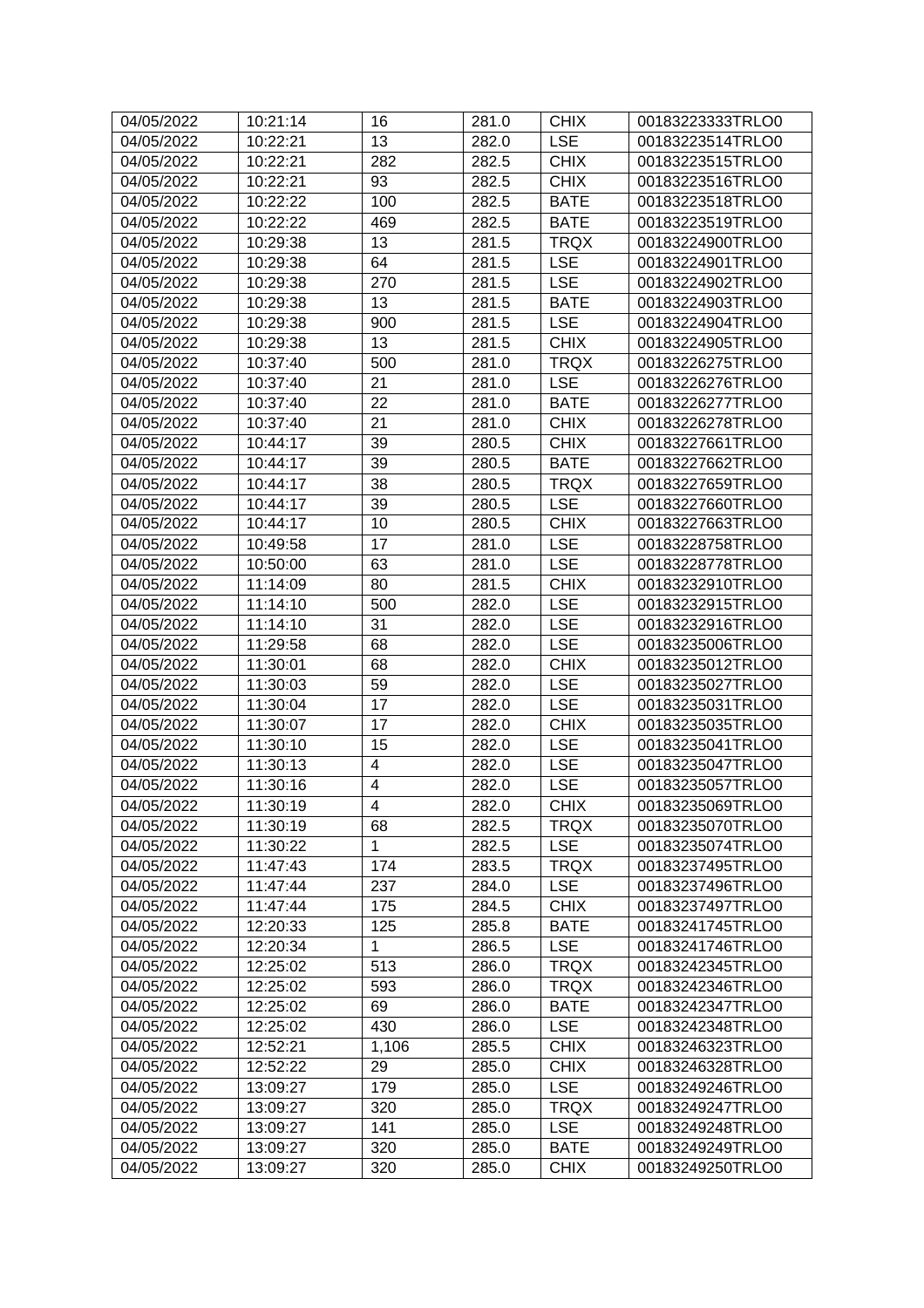| 04/05/2022 | 13:12:21 | $\overline{7}$ | 285.5 | <b>LSE</b>  | 00183249623TRLO0 |
|------------|----------|----------------|-------|-------------|------------------|
| 04/05/2022 | 13:12:25 | 487            | 285.5 | <b>LSE</b>  | 00183249631TRLO0 |
| 04/05/2022 | 13:12:28 | 238            | 286.0 | <b>TRQX</b> | 00183249639TRLO0 |
| 04/05/2022 | 13:12:28 | 39             | 286.0 | <b>TRQX</b> | 00183249640TRLO0 |
| 04/05/2022 | 13:12:28 | 12             | 286.0 | <b>TRQX</b> | 00183249641TRLO0 |
| 04/05/2022 | 13:12:28 | $\overline{2}$ | 286.0 | <b>TRQX</b> | 00183249642TRLO0 |
| 04/05/2022 | 13:39:48 | 36             | 284.5 | <b>TRQX</b> | 00183257182TRLO0 |
| 04/05/2022 | 13:39:48 | 291            | 286.0 | <b>LSE</b>  | 00183257183TRLO0 |
| 04/05/2022 | 13:39:50 | 96             | 286.0 | <b>CHIX</b> | 00183257196TRLO0 |
| 04/05/2022 | 13:39:51 | 72             | 286.0 | <b>LSE</b>  | 00183257209TRLO0 |
| 04/05/2022 | 13:39:52 | 24             | 286.0 | <b>CHIX</b> | 00183257213TRLO0 |
| 04/05/2022 | 13:39:56 | 18             | 286.0 | <b>LSE</b>  | 00183257218TRLO0 |
| 04/05/2022 | 13:39:57 | 6              | 286.0 | <b>CHIX</b> | 00183257269TRLO0 |
| 04/05/2022 | 13:39:59 | $\overline{5}$ | 286.0 | <b>LSE</b>  | 00183257276TRLO0 |
| 04/05/2022 | 13:40:02 | 1              | 286.0 | <b>CHIX</b> | 00183257287TRLO0 |
| 04/05/2022 | 13:57:06 | 59             | 284.5 | <b>TRQX</b> | 00183260981TRLO0 |
| 04/05/2022 | 13:57:06 | $\overline{2}$ | 284.5 | <b>LSE</b>  | 00183260982TRLO0 |
| 04/05/2022 | 13:57:06 | 9              | 284.5 | <b>TRQX</b> | 00183260983TRLO0 |
| 04/05/2022 | 13:57:06 | 291            | 284.5 | <b>BATE</b> | 00183260984TRLO0 |
| 04/05/2022 | 13:57:06 | 49             | 284.5 | <b>CHIX</b> | 00183260985TRLO0 |
| 04/05/2022 | 13:57:06 | 12             | 284.5 | <b>CHIX</b> | 00183260986TRLO0 |
| 04/05/2022 | 13:57:17 | 158            | 284.0 | <b>BATE</b> | 00183261024TRLO0 |
| 04/05/2022 | 13:57:20 | 158            | 284.0 | <b>CHIX</b> | 00183261029TRLO0 |
| 04/05/2022 | 13:57:23 | 157            | 284.0 | <b>LSE</b>  | 00183261043TRLO0 |
| 04/05/2022 | 13:57:26 | 157            | 284.0 | <b>TRQX</b> | 00183261051TRLO0 |
| 04/05/2022 | 13:57:29 | 40             | 284.0 | <b>BATE</b> | 00183261052TRLO0 |
| 04/05/2022 | 13:57:31 | 40             | 284.0 | <b>TRQX</b> | 00183261055TRLO0 |
| 04/05/2022 | 13:57:35 | 39             | 284.0 | <b>CHIX</b> | 00183261069TRLO0 |
| 04/05/2022 | 13:57:38 | 39             | 284.0 | <b>LSE</b>  | 00183261076TRLO0 |
| 04/05/2022 | 13:57:41 | 31             | 284.0 | <b>CHIX</b> | 00183261089TRLO0 |
| 04/05/2022 | 13:57:44 | 9              | 284.0 | <b>CHIX</b> | 00183261092TRLO0 |
| 04/05/2022 | 13:57:47 | 8              | 284.0 | <b>CHIX</b> | 00183261096TRLO0 |
| 04/05/2022 | 13:57:50 | $\overline{2}$ | 284.0 | <b>CHIX</b> | 00183261136TRLO0 |
| 04/05/2022 | 13:57:53 | $\overline{2}$ | 284.0 | <b>CHIX</b> | 00183261170TRLO0 |
| 04/05/2022 | 13:57:59 | $\overline{7}$ | 283.5 | <b>BATE</b> | 00183261194TRLO0 |
| 04/05/2022 | 13:57:59 | 10             | 284.0 | <b>LSE</b>  | 00183261195TRLO0 |
| 04/05/2022 | 13:58:02 | $\overline{2}$ | 284.0 | <b>CHIX</b> | 00183261199TRLO0 |
| 04/05/2022 | 13:58:05 | $\overline{2}$ | 284.0 | <b>LSE</b>  | 00183261210TRLO0 |
| 04/05/2022 | 14:05:27 | 10             | 283.5 | <b>TRQX</b> | 00183262664TRLO0 |
| 04/05/2022 | 14:05:27 | 3              | 283.5 | <b>BATE</b> | 00183262665TRLO0 |
| 04/05/2022 | 14:05:27 | 1              | 283.5 | <b>CHIX</b> | 00183262666TRLO0 |
| 04/05/2022 | 14:05:27 | $\mathbf{1}$   | 283.5 | <b>CHIX</b> | 00183262667TRLO0 |
| 04/05/2022 | 14:05:27 | 16             | 283.5 | <b>LSE</b>  | 00183262668TRLO0 |
| 04/05/2022 | 14:08:08 | 11             | 283.0 | <b>TRQX</b> | 00183263223TRLO0 |
| 04/05/2022 | 14:08:08 | 11             | 283.0 | <b>LSE</b>  | 00183263224TRLO0 |
| 04/05/2022 | 14:08:08 | 11             | 283.0 | <b>CHIX</b> | 00183263225TRLO0 |
| 04/05/2022 | 14:08:08 | 11             | 283.0 | <b>BATE</b> | 00183263226TRLO0 |
| 04/05/2022 | 14:08:27 | 5              | 283.5 | <b>CHIX</b> | 00183263278TRLO0 |
| 04/05/2022 | 14:08:29 | 4              | 283.5 | <b>LSE</b>  | 00183263281TRLO0 |
| 04/05/2022 | 14:08:32 | 1              | 283.5 | <b>CHIX</b> | 00183263300TRLO0 |
| 04/05/2022 | 14:16:36 | 1              | 282.5 | <b>LSE</b>  | 00183264825TRLO0 |
| 04/05/2022 | 14:16:36 | 4              | 282.5 | <b>TRQX</b> | 00183264826TRLO0 |
| 04/05/2022 | 14:16:36 | 5              | 282.5 | <b>BATE</b> | 00183264827TRLO0 |
|            |          |                |       |             |                  |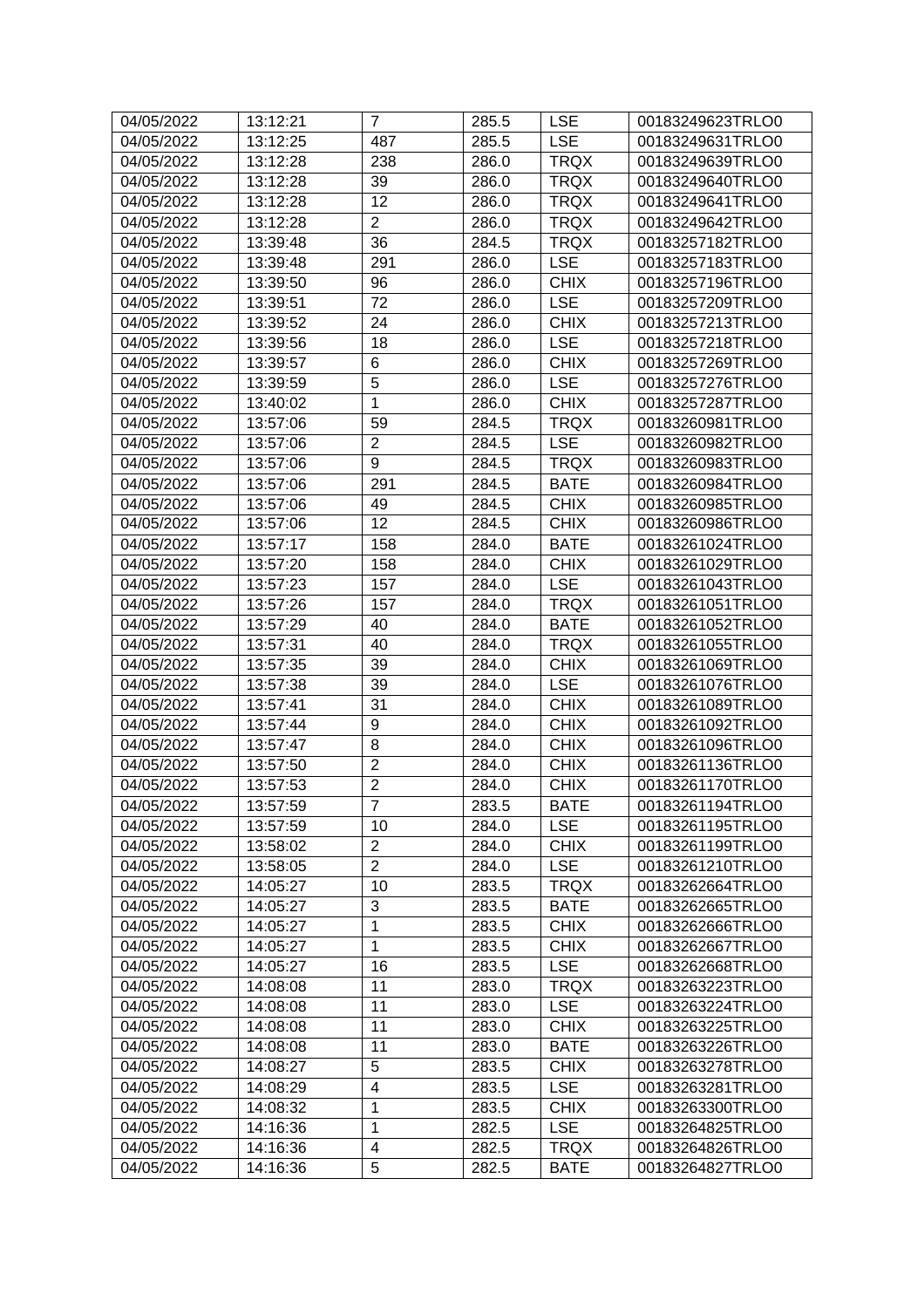| 04/05/2022 | 14:16:36 | 25                      | 282.5 | <b>BATE</b> | 00183264828TRLO0 |
|------------|----------|-------------------------|-------|-------------|------------------|
| 04/05/2022 | 14:22:47 | 59                      | 283.0 | <b>LSE</b>  | 00183266139TRLO0 |
| 04/05/2022 | 14:22:48 | 59                      | 283.0 | <b>CHIX</b> | 00183266145TRLO0 |
| 04/05/2022 | 14:22:49 | 29                      | 283.0 | <b>TRQX</b> | 00183266146TRLO0 |
| 04/05/2022 | 14:22:49 | 30                      | 283.0 | <b>TRQX</b> | 00183266147TRLO0 |
| 04/05/2022 | 14:22:53 | 15                      | 283.0 | <b>LSE</b>  | 00183266154TRLO0 |
| 04/05/2022 | 14:22:56 | 14                      | 283.0 | <b>CHIX</b> | 00183266168TRLO0 |
| 04/05/2022 | 14:22:59 | 4                       | 283.0 | <b>LSE</b>  | 00183266173TRLO0 |
| 04/05/2022 | 14:23:02 | 3                       | 283.0 | <b>CHIX</b> | 00183266185TRLO0 |
| 04/05/2022 | 14:23:05 | 1                       | 283.0 | <b>LSE</b>  | 00183266196TRLO0 |
| 04/05/2022 | 14:29:17 | 65                      | 283.0 | <b>BATE</b> | 00183267483TRLO0 |
| 04/05/2022 | 14:29:20 | 60                      | 283.0 | <b>LSE</b>  | 00183267489TRLO0 |
| 04/05/2022 | 14:29:23 | 59                      | 283.0 | <b>BATE</b> | 00183267499TRLO0 |
| 04/05/2022 | 14:29:26 | 16                      | 283.0 | <b>BATE</b> | 00183267512TRLO0 |
| 04/05/2022 | 14:29:29 | 15                      | 283.0 | <b>BATE</b> | 00183267517TRLO0 |
| 04/05/2022 | 14:29:32 | 15                      | 283.0 | <b>TRQX</b> | 00183267524TRLO0 |
| 04/05/2022 | 14:29:35 | 15                      | 283.0 | <b>LSE</b>  | 00183267542TRLO0 |
| 04/05/2022 | 14:29:38 | 4                       | 283.0 | <b>BATE</b> | 00183267550TRLO0 |
| 04/05/2022 | 14:29:41 | $\overline{\mathbf{4}}$ | 283.0 | <b>BATE</b> | 00183267561TRLO0 |
| 04/05/2022 | 14:29:44 | $\overline{\mathbf{4}}$ | 283.0 | <b>LSE</b>  | 00183267573TRLO0 |
| 04/05/2022 | 14:29:47 | $\overline{3}$          | 283.0 | <b>TRQX</b> | 00183267583TRLO0 |
| 04/05/2022 | 14:29:50 | 1                       | 283.0 | <b>LSE</b>  | 00183267589TRLO0 |
| 04/05/2022 | 14:31:01 | 1                       | 282.0 | <b>TRQX</b> | 00183268180TRLO0 |
| 04/05/2022 | 14:31:01 | 1                       | 282.0 | <b>BATE</b> | 00183268181TRLO0 |
| 04/05/2022 | 14:31:01 | 1                       | 282.0 | <b>CHIX</b> | 00183268182TRLO0 |
| 04/05/2022 | 14:31:01 | 1                       | 282.0 | <b>BATE</b> | 00183268183TRLO0 |
| 04/05/2022 | 14:31:05 | 177                     | 282.5 | <b>LSE</b>  | 00183268229TRLO0 |
| 04/05/2022 | 14:31:08 | 45                      | 282.5 | <b>LSE</b>  | 00183268251TRLO0 |
| 04/05/2022 | 14:32:06 | 3                       | 282.5 | <b>CHIX</b> | 00183268667TRLO0 |
| 04/05/2022 | 14:32:06 | 3                       | 282.5 | <b>CHIX</b> | 00183268668TRLO0 |
| 04/05/2022 | 14:32:06 | 494                     | 283.0 | <b>LSE</b>  | 00183268669TRLO0 |
| 04/05/2022 | 14:32:07 | 115                     | 283.0 | <b>BATE</b> | 00183268679TRLO0 |
| 04/05/2022 | 14:32:07 | 15                      | 283.0 | <b>BATE</b> | 00183268680TRLO0 |
| 04/05/2022 | 14:32:07 | 19                      | 283.0 | <b>BATE</b> | 00183268681TRLO0 |
| 04/05/2022 | 14:32:07 | 29                      | 283.0 | <b>BATE</b> | 00183268682TRLO0 |
| 04/05/2022 | 14:32:07 | 496                     | 283.5 | <b>LSE</b>  | 00183268683TRLO0 |
| 04/05/2022 | 14:32:07 | 615                     | 283.5 | <b>LSE</b>  | 00183268684TRLO0 |
| 04/05/2022 | 14:32:07 | 177                     | 282.5 | <b>TRQX</b> | 00183268685TRLO0 |
| 04/05/2022 | 14:32:07 | 132                     | 282.5 | <b>LSE</b>  | 00183268686TRLO0 |
| 04/05/2022 | 14:32:07 | 127                     | 282.5 | <b>CHIX</b> | 00183268687TRLO0 |
| 04/05/2022 | 14:39:30 | 81                      | 282.0 | <b>BATE</b> | 00183271715TRLO0 |
| 04/05/2022 | 14:39:30 | 24                      | 282.0 | <b>CHIX</b> | 00183271716TRLO0 |
| 04/05/2022 | 14:39:30 | 149                     | 282.0 | <b>LSE</b>  | 00183271717TRLO0 |
| 04/05/2022 | 14:39:30 | 149                     | 282.0 | <b>TRQX</b> | 00183271718TRLO0 |
| 04/05/2022 | 14:39:30 | 69                      | 282.0 | <b>BATE</b> | 00183271719TRLO0 |
| 04/05/2022 | 14:39:30 | 125                     | 282.0 | <b>CHIX</b> | 00183271720TRLO0 |
| 04/05/2022 | 14:39:55 | 95                      | 283.0 | <b>LSE</b>  | 00183271852TRLO0 |
| 04/05/2022 | 14:39:59 | $\mathbf 1$             | 283.0 | <b>LSE</b>  | 00183271870TRLO0 |
| 04/05/2022 | 14:47:59 | $\mathbf{1}$            | 282.5 | <b>CHIX</b> | 00183274848TRLO0 |
| 04/05/2022 | 14:54:49 | 132                     | 282.5 | <b>LSE</b>  | 00183277288TRLO0 |
| 04/05/2022 | 14:54:49 | 40                      | 282.5 | <b>TRQX</b> | 00183277289TRLO0 |
| 04/05/2022 | 14:54:49 | 161                     | 282.5 | <b>LSE</b>  | 00183277290TRLO0 |
| 04/05/2022 | 14:54:49 | 36                      | 282.5 | <b>BATE</b> | 00183277291TRLO0 |
|            |          |                         |       |             |                  |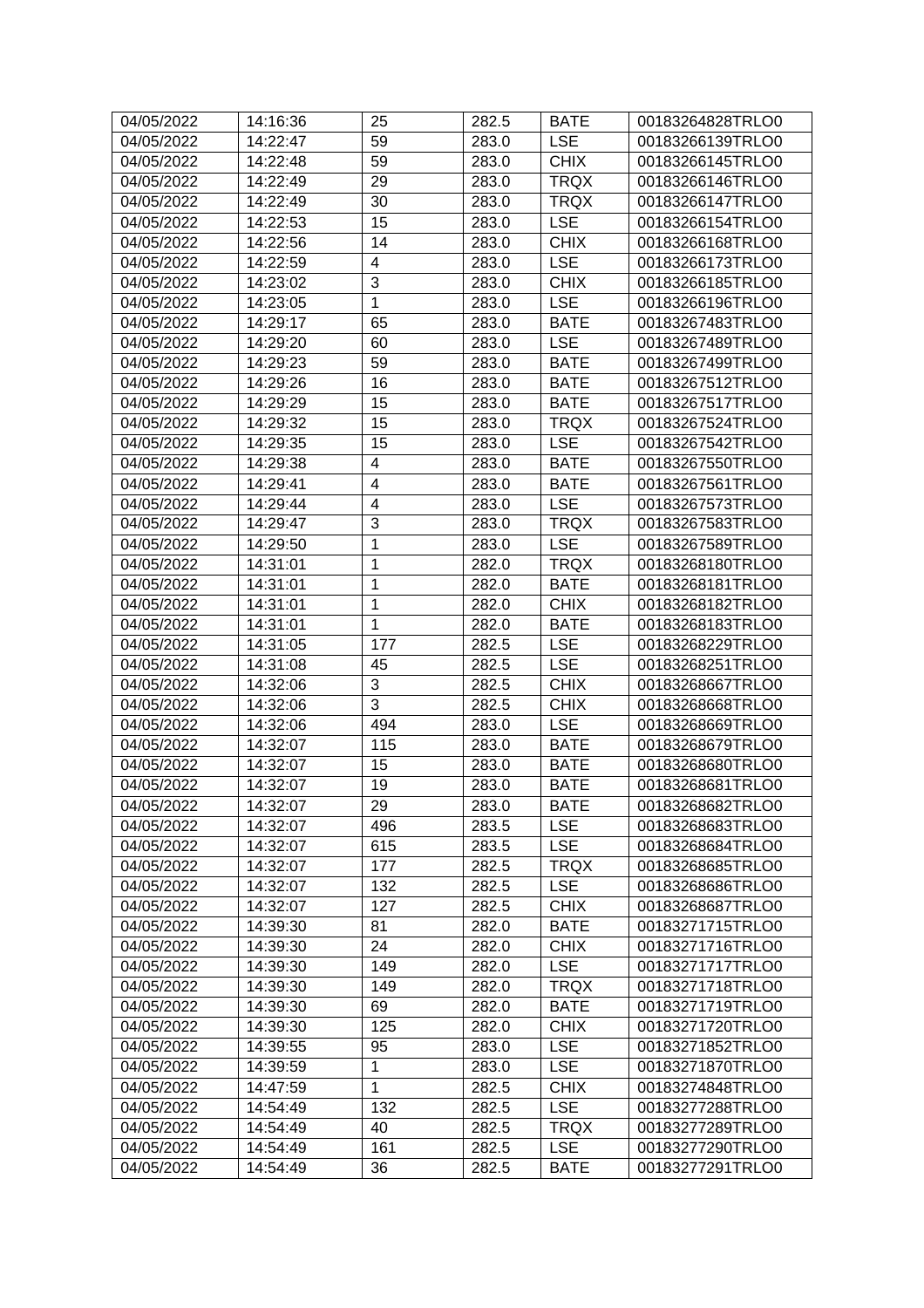| 04/05/2022 | 14:54:49 | 130            | 282.5 | <b>CHIX</b> | 00183277292TRLO0 |
|------------|----------|----------------|-------|-------------|------------------|
| 04/05/2022 | 14:55:34 | 96             | 283.5 | <b>LSE</b>  | 00183277500TRLO0 |
| 04/05/2022 | 14:55:37 | 26             | 283.5 | <b>CHIX</b> | 00183277514TRLO0 |
| 04/05/2022 | 14:55:37 | 57             | 284.0 | <b>LSE</b>  | 00183277515TRLO0 |
| 04/05/2022 | 14:55:38 | 51             | 284.0 | <b>CHIX</b> | 00183277521TRLO0 |
| 04/05/2022 | 14:55:38 | $\overline{7}$ | 284.0 | <b>CHIX</b> | 00183277522TRLO0 |
| 04/05/2022 | 14:55:38 | 12             | 284.0 | <b>CHIX</b> | 00183277523TRLO0 |
| 04/05/2022 | 14:55:38 | 33             | 284.5 | <b>BATE</b> | 00183277524TRLO0 |
| 04/05/2022 | 15:06:40 | 226            | 284.5 | <b>BATE</b> | 00183281691TRLO0 |
| 04/05/2022 | 15:06:40 | 42             | 284.5 | <b>BATE</b> | 00183281692TRLO0 |
| 04/05/2022 | 15:06:40 | 212            | 284.5 | <b>BATE</b> | 00183281693TRLO0 |
| 04/05/2022 | 15:06:42 | 137            | 284.5 | <b>CHIX</b> | 00183281698TRLO0 |
| 04/05/2022 | 15:06:43 | 13             | 284.5 | <b>BATE</b> | 00183281705TRLO0 |
| 04/05/2022 | 15:06:43 | 107            | 284.5 | <b>BATE</b> | 00183281706TRLO0 |
| 04/05/2022 | 15:06:44 | 96             | 284.5 | <b>TRQX</b> | 00183281718TRLO0 |
| 04/05/2022 | 15:06:46 | 34             | 284.5 | <b>CHIX</b> | 00183281731TRLO0 |
| 04/05/2022 | 15:06:49 | 30             | 284.5 | <b>BATE</b> | 00183281746TRLO0 |
| 04/05/2022 | 15:06:52 | 24             | 284.5 | <b>TRQX</b> | 00183281758TRLO0 |
| 04/05/2022 | 15:06:55 | 21             | 284.5 | <b>LSE</b>  | 00183281810TRLO0 |
| 04/05/2022 | 15:06:58 | 9              | 284.5 | <b>CHIX</b> | 00183281823TRLO0 |
| 04/05/2022 | 15:07:01 | $\overline{7}$ | 284.5 | <b>CHIX</b> | 00183281876TRLO0 |
| 04/05/2022 | 15:07:04 | $\overline{7}$ | 284.5 | <b>BATE</b> | 00183281898TRLO0 |
| 04/05/2022 | 15:07:07 | 6              | 284.5 | <b>LSE</b>  | 00183281910TRLO0 |
| 04/05/2022 | 15:07:10 | 6              | 284.5 | <b>TRQX</b> | 00183281925TRLO0 |
| 04/05/2022 | 15:07:11 | $\overline{c}$ | 284.5 | <b>LSE</b>  | 00183281929TRLO0 |
| 04/05/2022 | 15:07:13 | $\overline{2}$ | 284.5 | <b>CHIX</b> | 00183281946TRLO0 |
| 04/05/2022 | 15:15:37 | 33             | 283.5 | <b>TRQX</b> | 00183285188TRLO0 |
| 04/05/2022 | 15:52:04 | 16             | 283.0 | <b>BATE</b> | 00183297241TRLO0 |
| 04/05/2022 | 15:52:04 | 15             | 283.0 | <b>CHIX</b> | 00183297242TRLO0 |
| 04/05/2022 | 15:52:04 | 12             | 283.0 | <b>TRQX</b> | 00183297239TRLO0 |
| 04/05/2022 | 15:52:04 | 15             | 283.0 | <b>LSE</b>  | 00183297240TRLO0 |
| 04/05/2022 | 15:52:04 | 45             | 283.5 | <b>LSE</b>  | 00183297243TRLO0 |
| 04/05/2022 | 15:52:04 | 385            | 283.5 | <b>LSE</b>  | 00183297244TRLO0 |
| 04/05/2022 | 15:52:39 | 159            | 283.0 | <b>LSE</b>  | 00183297411TRLO0 |
| 04/05/2022 | 15:52:41 | 159            | 283.0 | <b>BATE</b> | 00183297415TRLO0 |
| 04/05/2022 | 15:52:42 | 158            | 283.0 | <b>CHIX</b> | 00183297420TRLO0 |
| 04/05/2022 | 15:52:42 | 1              | 283.0 | <b>CHIX</b> | 00183297421TRLO0 |
| 04/05/2022 | 15:52:44 | 71             | 283.0 | LSE         | 00183297424TRLO0 |
| 04/05/2022 | 15:52:47 | 56             | 283.0 | <b>BATE</b> | 00183297461TRLO0 |
| 04/05/2022 | 15:52:48 | 25             | 283.0 | <b>LSE</b>  | 00183297483TRLO0 |
| 04/05/2022 | 15:52:50 | 19             | 283.0 | <b>BATE</b> | 00183297491TRLO0 |
| 04/05/2022 | 15:52:53 | 9              | 283.0 | <b>LSE</b>  | 00183297496TRLO0 |
| 04/05/2022 | 15:52:56 | $\overline{7}$ | 283.0 | <b>BATE</b> | 00183297536TRLO0 |
| 04/05/2022 | 15:52:59 | 3              | 283.0 | <b>LSE</b>  | 00183297544TRLO0 |
| 04/05/2022 | 15:53:02 | $\overline{c}$ | 283.0 | <b>BATE</b> | 00183297559TRLO0 |
| 04/05/2022 | 15:53:04 | 1              | 283.0 | <b>LSE</b>  | 00183297563TRLO0 |
| 04/05/2022 | 15:53:05 | $\mathbf{1}$   | 283.0 | <b>BATE</b> | 00183297572TRLO0 |
| 04/05/2022 | 15:54:23 | 3              | 282.5 | <b>LSE</b>  | 00183297979TRLO0 |
| 04/05/2022 | 15:54:25 | 108            | 283.0 | <b>BATE</b> | 00183297984TRLO0 |
| 04/05/2022 | 15:54:25 | 115            | 283.5 | <b>LSE</b>  | 00183297985TRLO0 |
| 04/05/2022 | 15:54:25 | 80             | 283.5 | <b>LSE</b>  | 00183297986TRLO0 |
| 04/05/2022 | 15:54:25 | 377            | 283.5 | <b>LSE</b>  | 00183297987TRLO0 |
| 04/05/2022 | 15:54:26 | 375            | 283.5 | <b>LSE</b>  | 00183297990TRLO0 |
|            |          |                |       |             |                  |